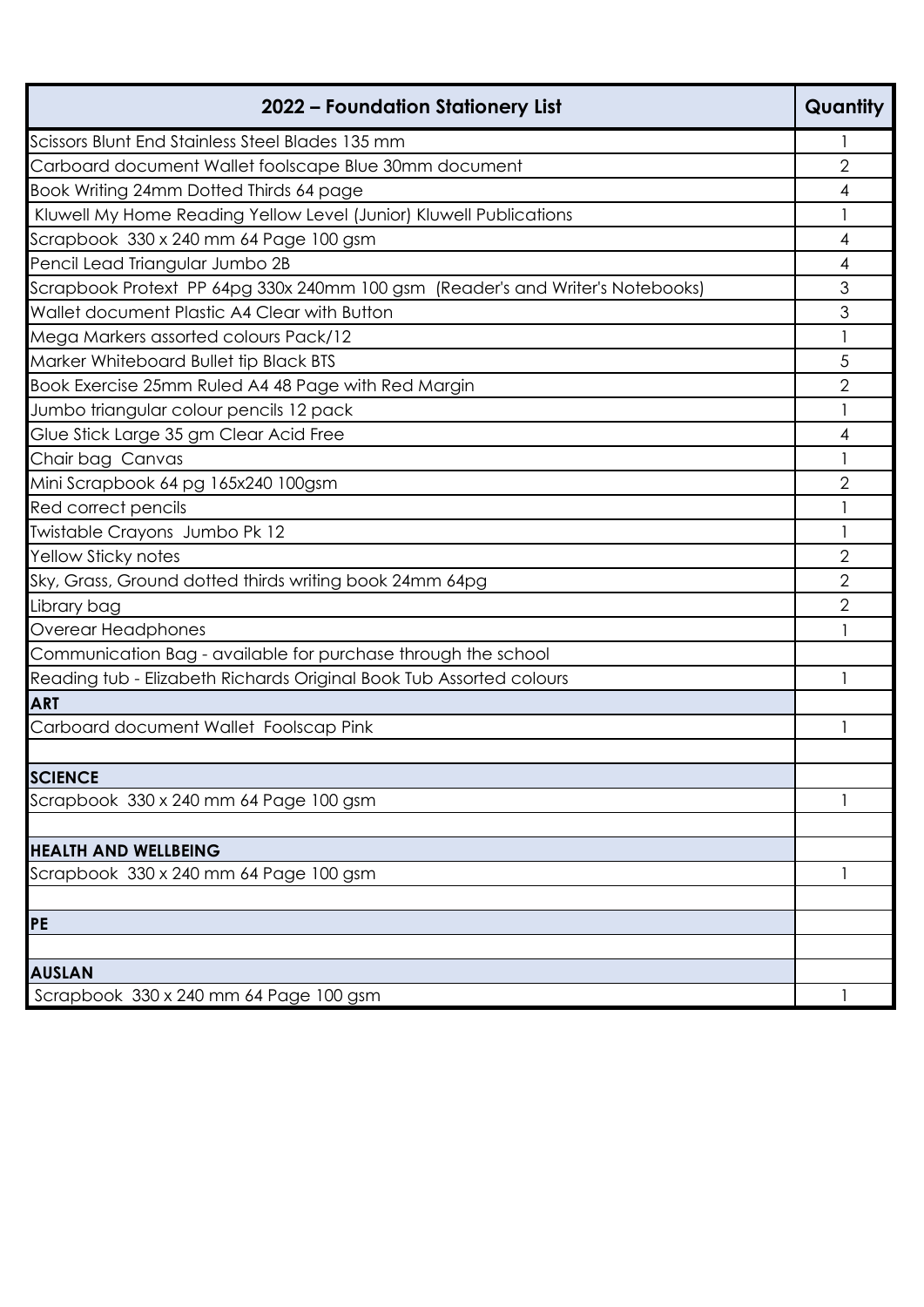| 2022 – Year 1 Stationery List                                                           | Quantity       |
|-----------------------------------------------------------------------------------------|----------------|
| Eraser                                                                                  | $\overline{2}$ |
| Markers Assorted Colours Pack of 12                                                     |                |
| Glue Stick Large 36 gm                                                                  | 4              |
| Kluwel My Home Reading Yellow Level (Junior) Kluwell Publications                       |                |
| Marker Whiteboard Bullet Tip 2.5mm Blue                                                 | $\overline{2}$ |
| Marker Whiteboard Bullet Tip Black                                                      | $\overline{2}$ |
| Larger fabric pencil case (instead of the plastic)                                      |                |
| Pencil HB Triangular Jumbo Lead                                                         | 8              |
| Scissors Blunt End Stainless Steel Blades 160 mm                                        |                |
| Mini Scrapbook 64 pg 165x240 100gsm                                                     |                |
| Scrapbook Protext PP 64pg 330x 240mm 100 gsm (Reader's and Writer's Notebooks)          | $\overline{2}$ |
| Sharpener 2 Hole cannister                                                              |                |
| Sky, Grass, Ground dotted thirds writing book 24mm 64pg                                 |                |
| Colour Pencil - Maxi Learner 12 Sided 4.0mm Lead Assorted Colours For Small Hands Pk/10 | $\overline{2}$ |
| Overear Headphones                                                                      |                |
| carboard document Wallet Foolscap Grey 30mm                                             |                |
| Document Wallet Plastic                                                                 | 2              |
| Wooden Ruler 30cm                                                                       |                |
| Yellow Sticky Note pad                                                                  |                |
| Scrapbook Megaspace 335x245 64 page 100 gsm 330x 240                                    | 4              |
| Book Exercise 24mm dotted thirds A4 64 page                                             | $\overline{2}$ |
|                                                                                         |                |
| <b>ART</b>                                                                              |                |
| Carboard document Wallet Foolscap grey 30mm                                             |                |
|                                                                                         |                |
| <b>SCIENCE</b>                                                                          |                |
| Scrapbook 330 x 240 mm 64 Page 100 gsm                                                  | $\mathbf{1}$   |
|                                                                                         |                |
| <b>HEALTH AND WELLBEING</b>                                                             |                |
| Scrapbook 330 x 240 mm 64 Page 100 gsm                                                  |                |
|                                                                                         |                |
| <b>PE</b>                                                                               |                |
|                                                                                         |                |
| <b>AUSLAN</b>                                                                           |                |
| Scrapbook 330 x 240 mm 64 Page 100 gsm                                                  |                |
| <b>OPTIONAL ITEMS</b>                                                                   |                |
| Chair Bag                                                                               |                |
| Plastic Reading Tub – Elizabeth Richards 7052760, 7052762, 7052763, 7052765             |                |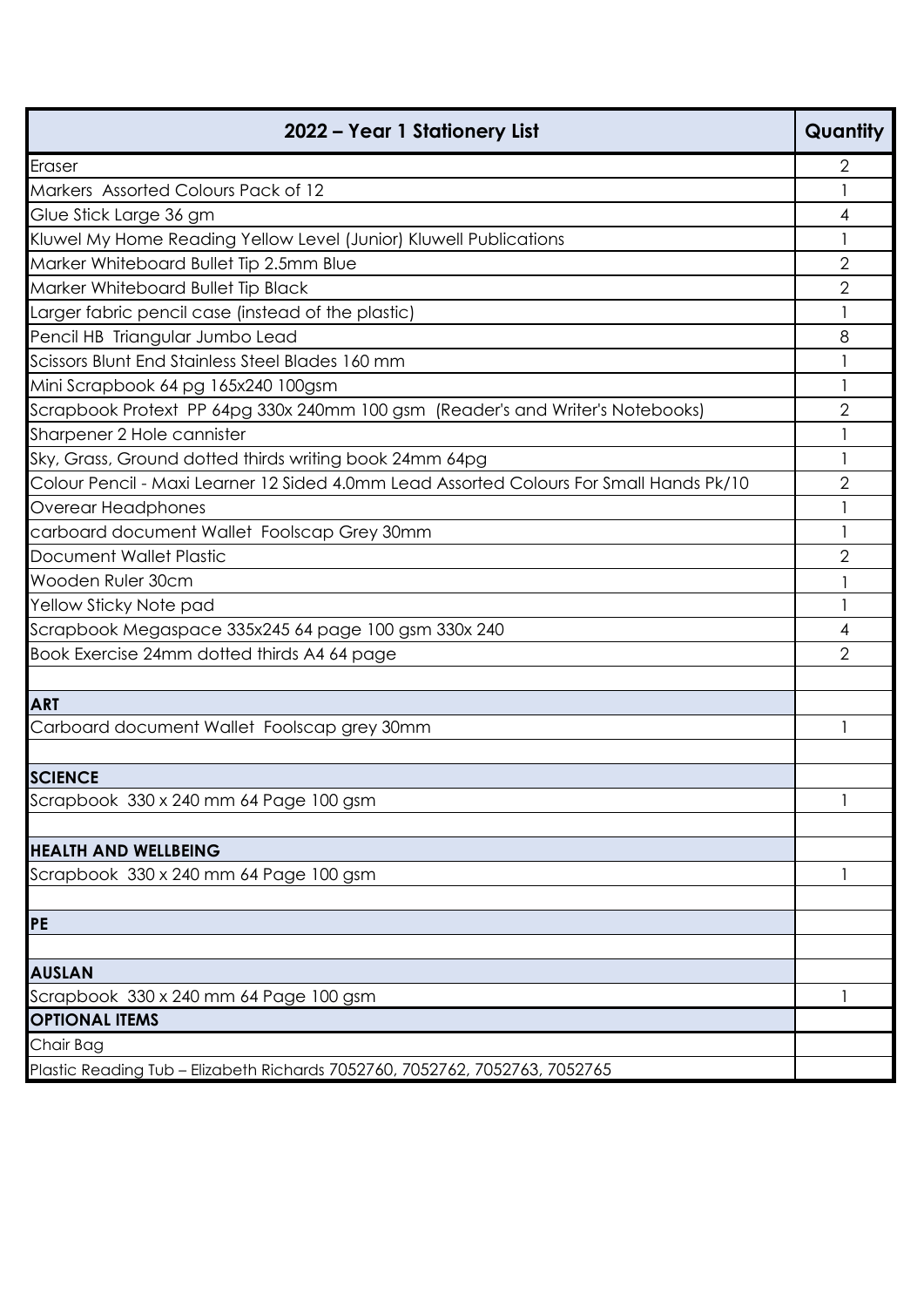| 2022 – Year 2 Stationery List                                                      | Quantity       |
|------------------------------------------------------------------------------------|----------------|
| <b>Correction Pencil Red</b>                                                       | $\overline{2}$ |
| Sharpener 2 Hole cannister                                                         |                |
| Ruler Unpolished wooden 30 cm Measurement in CM & MM                               |                |
| Book Exercise 10mm Grid A4 48 Page                                                 | 3              |
| Book Exercise 18mm Thirds A4 48 page with Red Margin                               | 5              |
| Eraser Large                                                                       | $\overline{2}$ |
| Scrapbook Megaspace 335x245 64 page 100 gsm 330x 240                               | 6              |
| Pencil Case Plastic Reinforced Mesh and Zip 340 cm x 135mm                         |                |
| Pencil Lead Natural HB Writing and Drawing (Box 12)                                | 1              |
| Colour Pencil Coloured 3.00 mm Lead Assorted Colours PK/12                         | $\overline{2}$ |
| Glue Stick Stic Large 40gm                                                         | 4              |
| Scissors Blunt End Stainless Steel Blades 160 mm                                   |                |
| Book Exercise 18mm Thirds A4 96 Page 56 gsm with Red Margin                        | $\overline{2}$ |
| Display Book Non Refillable Insert Coer A4 20 Pocket Black Plastic                 | 1              |
| Wallet Plastic A4 Clear 30mm Gusset Hook Loop Closure Each Clear                   | 3              |
| Pencil HB Triangular Jumbo                                                         | $\overline{2}$ |
| <b>Yellow Sticky Notes</b>                                                         | $\overline{2}$ |
| Protext Exercise Book 17mm 96 pg Dotted third A4 (Reader's and Writer's Notebooks) | 5              |
| Marker Whiteboard Bullet Tip 2.5mm Blue                                            | 1              |
| Marker Whiteboard Bullet Tip 2.5mm Red                                             | 1              |
| Marker Whiteboard Bullet Tip Black                                                 | $\overline{2}$ |
| Sky, Grass, Ground dotted thirds writing book 18mm 64pg                            | 1              |
| Markers Assorted Colours Pack of 12                                                |                |
| Kluwel My Home Reading, Kluwell Publications                                       |                |
|                                                                                    |                |
| <b>ART</b>                                                                         |                |
| Carboard document Wallet Foolscap Green 30mm                                       | $\mathbf{1}$   |
|                                                                                    |                |
| <b>SCIENCE</b>                                                                     |                |
| Scrapbook 330 x 240 mm 64 Page 100 gsm                                             | 1              |
|                                                                                    |                |
| <b>HEALTH AND WELLBEING</b>                                                        |                |
| Scrapbook 330 x 240 mm 64 Page 100 gsm                                             | $\overline{2}$ |
|                                                                                    |                |
| <b>PE</b>                                                                          |                |
| <b>AUSLAN</b>                                                                      |                |
| Scrapbook 330 x 240 mm 64 Page 100 gsm                                             | 1              |
| <b>OPTIONAL ITEMS</b>                                                              |                |
| Chair Bag                                                                          | 1              |
| Plastic Reading Tub - Elizabeth Richards 7052760, 7052762, 7052763, 7052765        | 1              |
| Overear Headphones                                                                 |                |
|                                                                                    |                |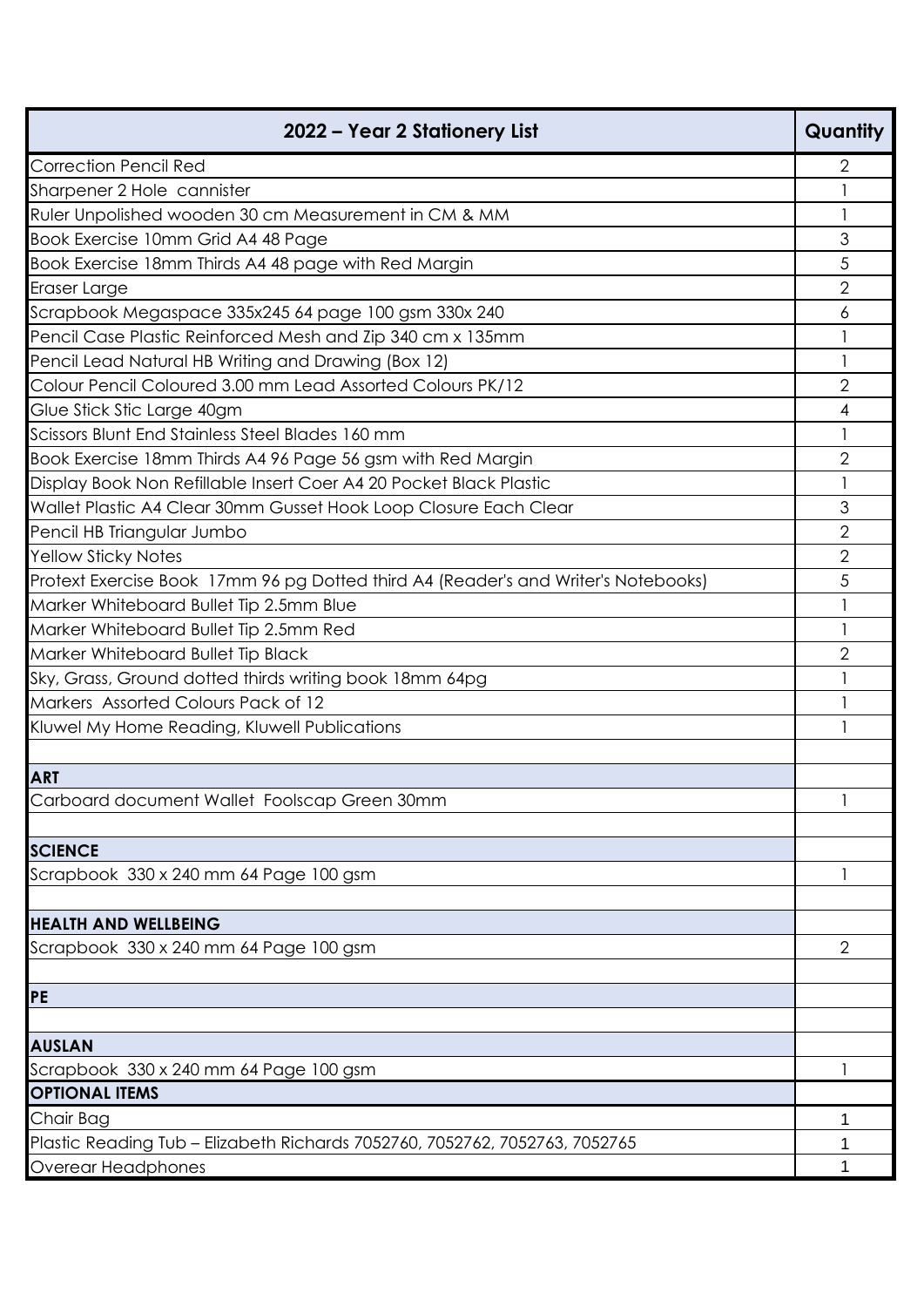| 2022 – Year 3 Stationery List                                                            | Quantity       |
|------------------------------------------------------------------------------------------|----------------|
| 2 Hole Sharpener                                                                         | 2              |
| Display Book Refillable A4 20 Green                                                      |                |
| Document Wallet Plastic A4 Clear with Button                                             |                |
| Eraser Large PVC Free                                                                    | $\overline{2}$ |
| Glue Stick Large 35gm                                                                    | 3              |
| Carboard document Wallet Foolscap Orange 30mm                                            |                |
| Whiteboard Marker Bullet Tip Black                                                       | 4              |
| Whiteboard Marker Bullet Tip Blue                                                        | 1              |
| Whiteboard Marker Bullet Tip Red                                                         |                |
| Eercise Book - 225 x 175 mm 48 page 8 mm                                                 | 1              |
| Book Exercise 10mm Grid A4 48 Page                                                       | 4              |
| Book Exercise 18mm Thirds A4 96 Page with Red Margin                                     | 5              |
| Book Exercise 8mm Ruled A4 48 Page with Red Margin                                       |                |
| Colour Pencils Assorted Colours pack                                                     | $\mathbf{2}$   |
| Pencil Case Plastic Reinforced Mesh and Zip 340 x150 mm                                  | 1              |
| Pencil Lead HB Writing and Drawing                                                       | 8              |
| Project Book 24mm Dotted Thirds 330 x 245 mm 64 page                                     |                |
| Protext Exercise Book 18mm 96 pgs Doted thirds A4 Duck (Reader's and Writer's Notebooks) | 4              |
| Ruler Wooden 30 cm Measurement in CM & MM                                                | 1              |
| Scissors Blunt End Stainless Steel Blades 160 mm                                         | 1              |
| Scrapbook 330x240 64 Page                                                                | 1              |
| Yellow Sticky Notes Pad                                                                  | 4              |
| Red correction pencil                                                                    | 4              |
| Fine tip markers 12 pack - assorted                                                      |                |
|                                                                                          |                |
| <b>ART</b>                                                                               |                |
| Carboard document Wallet foolscap blue 30mm                                              |                |
|                                                                                          |                |
| <b>SCIENCE</b>                                                                           |                |
| Scrapbook 330 x 240 mm 64 Page 100 gsm                                                   |                |
|                                                                                          |                |
| <b>HEALTH AND WELLBEING</b>                                                              |                |
| Scrapbook 330 x 240 mm 64 Page 100 gsm                                                   | 1              |
| PE                                                                                       |                |
| <b>AUSLAN</b>                                                                            |                |
| Scrapbook 330 x 240 mm 64 Page 100 gsm                                                   |                |
| <b>OPTIONAL ITEMS</b>                                                                    |                |
| Chair Bag                                                                                |                |
| Plastic Reading Tub - Elizabeth Richards 7052760, 7052762, 7052763, 7052765              |                |
| Overear Headphones                                                                       |                |
|                                                                                          |                |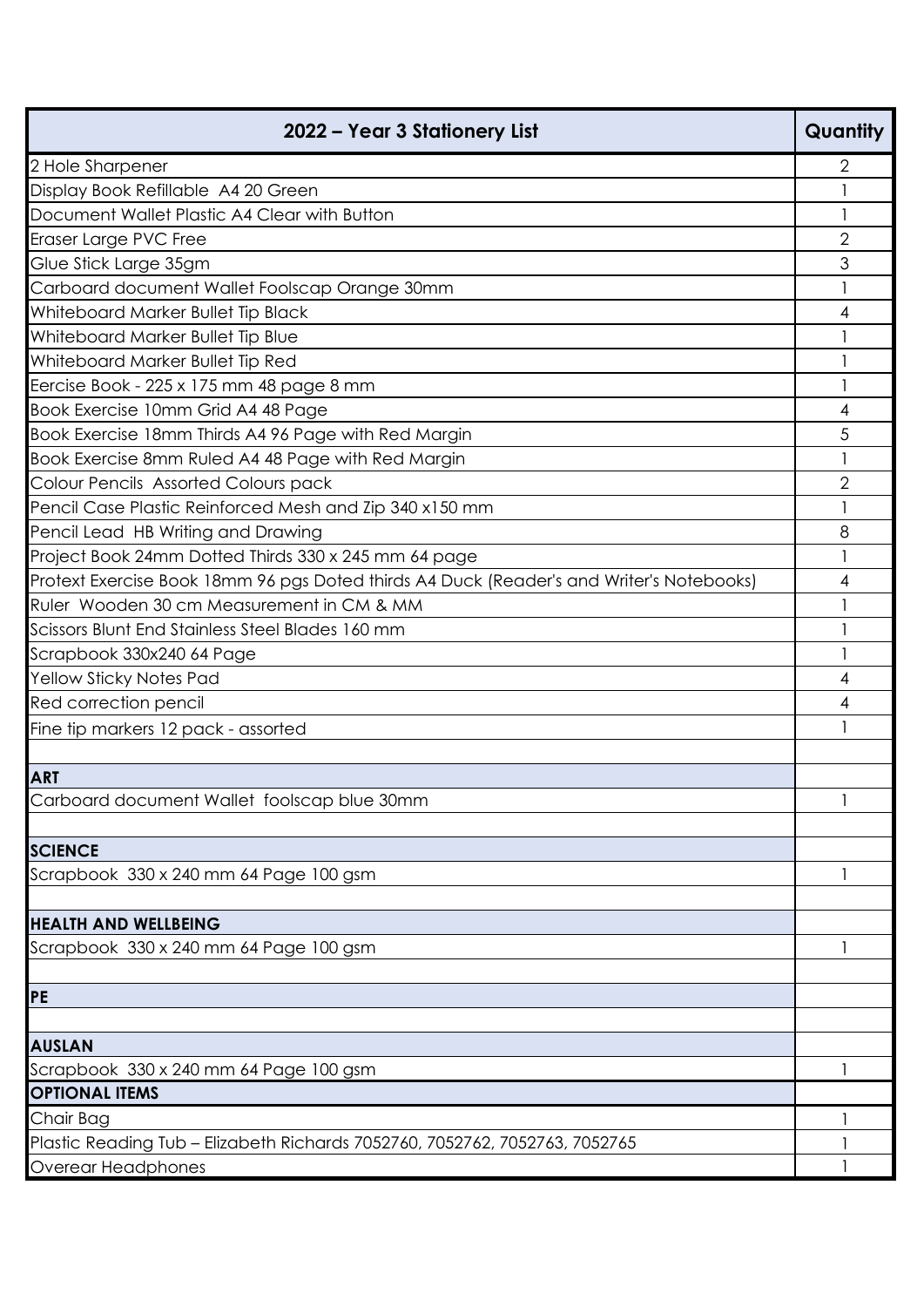| 2022 - Year 4 Stationery List                                                   | Quantity       |
|---------------------------------------------------------------------------------|----------------|
| Pencil Lead HB Writing and Drawing                                              | 8              |
| Highlighter pack                                                                |                |
| Scissors Blunt End Stainless Steel Blades 160 mm                                |                |
| Red correction pencil                                                           | $\overline{2}$ |
| Ruler Unpolished Wooden 30cm Measurement in CM & MM                             | 1              |
| Book Exercise 10mm Grid A4 48 page                                              | 5              |
| Eraser Large                                                                    | 2              |
| Scrapbook 330 x 240 mm 64 Page                                                  |                |
| Document Wallet Plastic A4 Clear with Button                                    | $\overline{2}$ |
| Colour Pencils Assorted Colours pack                                            | 2              |
| Pen Ballpoint 100 1.0mm Red                                                     | $\overline{2}$ |
| Display Book Refillable A4 Blue                                                 |                |
| Pen Ballpoint 100 1.0mm Blue                                                    | $\overline{2}$ |
| Markers Assorted Colours Pack of 12                                             |                |
| 2 Hole Sharpener                                                                | $\overline{2}$ |
| Pencil Case Blue Tartan 340 x 170 mm                                            |                |
| Book Exercise Dotted Thirds A4 64pg 9mm 70gsm with Red Margin 297 x 210 mm      | 5              |
| Glue Stick Large 35gm                                                           | 4              |
| Yellow Sticky Notes Pad                                                         | 4              |
| Protext Exercise Book 8 mm Ruled 128 pg A4 Owl (Reader's and Writer's Notebook) | 3              |
| Whiteboard Marker Bullet Tip Black                                              | 4              |
| Chair bag Canvas                                                                |                |
|                                                                                 |                |
| <b>ART</b>                                                                      |                |
| Carboard document Wallet Wallet yellow 30mm                                     |                |
|                                                                                 |                |
| <b>SCIENCE</b>                                                                  |                |
| Scrapbook 330 x 240 mm 64 Page 100 gsm                                          |                |
|                                                                                 |                |
| <b>HEALTH AND WELLBEING</b>                                                     |                |
| Scrapbook 330 x 240 mm 64 Page 100 gsm                                          |                |
|                                                                                 |                |
| PE                                                                              |                |
|                                                                                 |                |
| <b>AUSLAN</b>                                                                   |                |
| Scrapbook 330 x 240 mm 64 Page 100 gsm                                          |                |
| <b>OPTIONAL ITEMS</b>                                                           |                |
| Plastic Reading Tub - Elizabeth Richards 7052760, 7052762, 7052763, 7052765     | 1              |
| Overear Headphones                                                              | 1              |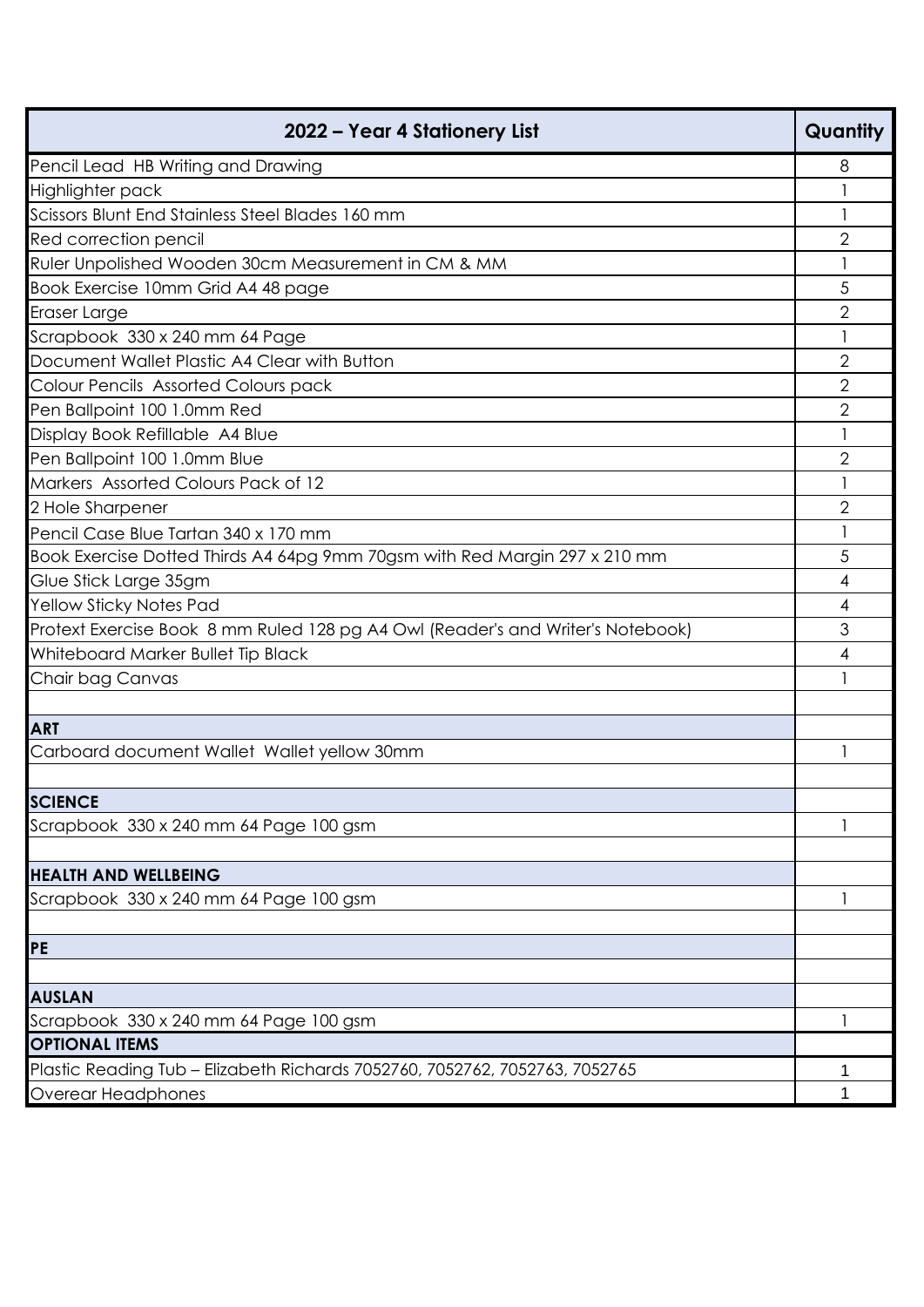| 2022 – Year 5 Stationery List                                                   | Quantity       |
|---------------------------------------------------------------------------------|----------------|
| <b>Highlighter Pack</b>                                                         |                |
| Scissors Blunt End Stainless Steel Blades 160 mm                                |                |
| Book Exercise 10mm Grid A4 48 Page 297 x 210 mm                                 | 5              |
| Reinforced Loose Leaf Paper 8mm Ruled A4 PK/50                                  |                |
| Book Exercise 8mm Ruled A4 96 Page with Red Margin 297 x 210 mm                 | 8              |
| Eraser                                                                          | 3              |
| Glue Stick Large 35gm                                                           | 3              |
| Pencil Lead HB Writing and Drawing                                              | 8              |
| Colour Pencils - Assorted Colours Pk/12                                         | $\overline{2}$ |
| Pen Red                                                                         | 3              |
| Pen Blue                                                                        | 8              |
| Pencil Case Blue Tartan 340 x 170 mm                                            |                |
| Display Book Refillable A4 Blue - Clear Front                                   |                |
| Writer Office Pad 8mm Ruled A5 100 sheets                                       |                |
| Sharpener 1 Hole metal Silver Each                                              | 2              |
| Ruler Polished Wooden 30cm Measurement in CM & MM                               | $\mathbf{2}$   |
| Yellow Sticky Notes Pad                                                         | 6              |
| Protext Exercise Book 8 mm Ruled 128 pg A4 Owl (Reader's and Writer's Notebook) | 3              |
| Whiteboard Marker Bullet Tip Black                                              | 4              |
| Pen Green                                                                       | $\overline{2}$ |
| Artline Black Fineliner 0.4 mm                                                  | $\overline{2}$ |
|                                                                                 |                |
| <b>ART</b>                                                                      |                |
| Cardboard document Wallet Foolscap purple 30mm                                  |                |
|                                                                                 |                |
| <b>SCIENCE</b>                                                                  |                |
| Scrapbook 330 x 240 mm 64 Page 100 gsm                                          | $\mathbf{1}$   |
|                                                                                 |                |
| <b>HEALTH AND WELLBEING</b>                                                     |                |
| Scrapbook 330 x 240 mm 64 Page 100 gsm                                          |                |
| PE                                                                              |                |
|                                                                                 |                |
| <b>AUSLAN</b>                                                                   |                |
| Scrapbook 330 x 240 mm 64 Page 100 gsm                                          |                |
| <b>OPTIONAL ITEMS</b>                                                           |                |
| Chair Bag                                                                       |                |
| Plastic Reading Tub - Elizabeth Richards 7052760, 7052762, 7052763, 7052765     |                |
| Overear Headphones                                                              |                |